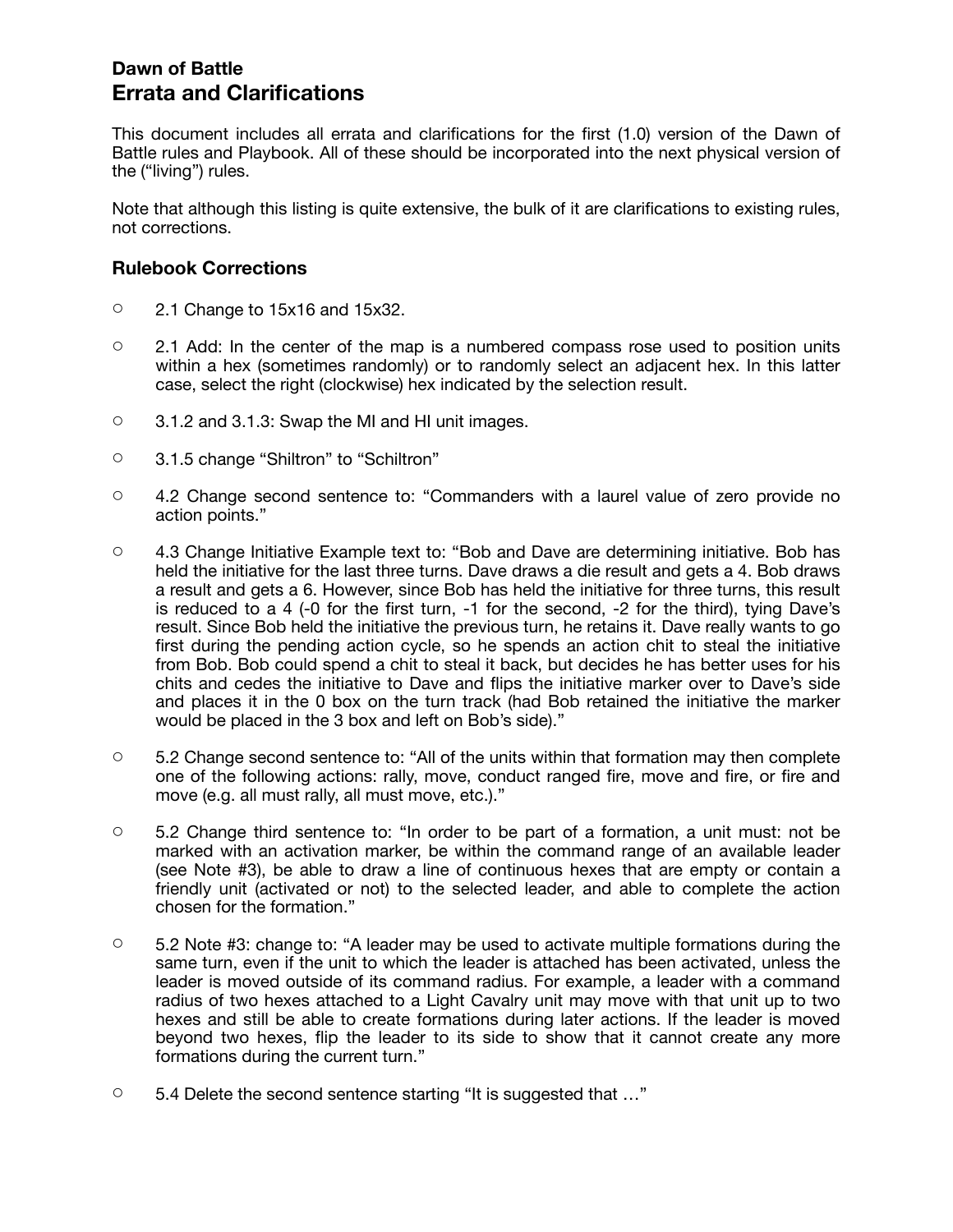### **Dawn of Battle Errata and Clarifications**

- $\degree$  6.2 Change second sentence to: "This value is used to determine the size of a formation centered upon the selected leader's hex (use the Initial Position marker to clarify this location if the leader moves from that spot)."
- $\degree$  6.4 Replace third and fourth sentences with "If an enemy unit enters a hex that is only occupied by an enemy leader (through regular movement or advance after combat, the enemy player draws a die result. If the result is a six, the leader is killed and removed from the game."
- 7.6 Delete last two sentences (they're redundant).
- 7.10 Change text to: "Some combat units (chariots and mounted archers) may perform Ranged Combat (see below) either prior to or following movement when not disrupted. Both movement and combat are performed normally when employing this action. Units capable of this tactic have blue movement values. All units within the activated formation must either move and fire or fire and move. Support fire (see 8.5.1) cannot be used when resolving missile fire by a unit using this action. A unit employing this action is marked with a red activation marker. A unit may employ move and fire when beginning its activation within an EZOC."
- 7.11 Change sentence "A charging unit doubles its Combat Strength during melee. " to "A charging unit doubles its Combat Strength during melee against units in its front hexes when attacking or being attacked. Charging units use their printed combat values when being attacked from flank or rear hexes."
- Add 7.11.4 Charge Cancellation: A charging unit may cancel its charging status by withdrawing prior to melee, if possible (per 10.2.2 on Page 11). If a charging unit becomes disrupted, the charge is automatically cancelled and one if the two yellow blocks js removed.
- $\circ$  10.1 Replace text with: "Remove single yellow markers from activated units (double markers noting charging cavalry are not removed). Leave red markers in place."
- 10.2.2 change second paragraph to: "Units that withdraw prior to combat disrupt prior to retreating."
- 10.2.11 Add sentence to end of Third Column Modifier paragraph: "This morale check may only be modified through the play of an event card."
- 10.3 Example: change "Shiltron" to "Schiltron"
- 10.3 Example: change last sentence in second paragraph to: "Finally, Dave plays the Heroics event to increase his result by +3."
- $\circ$  13.3 Change text to: "The army that has suffered half as many total strength losses (or less) than the enemy earns a victory point. Add five points per eliminated leader, plus an additional five points per command point lost (a leader with two command points would be worth 15 points) to an army's total losses, prior to determining this result."
- $\circ$  13.5 Replace first two sentences in the example with: "During the first turn's action cycle, Dave notes that he has one more action chit than he needs."